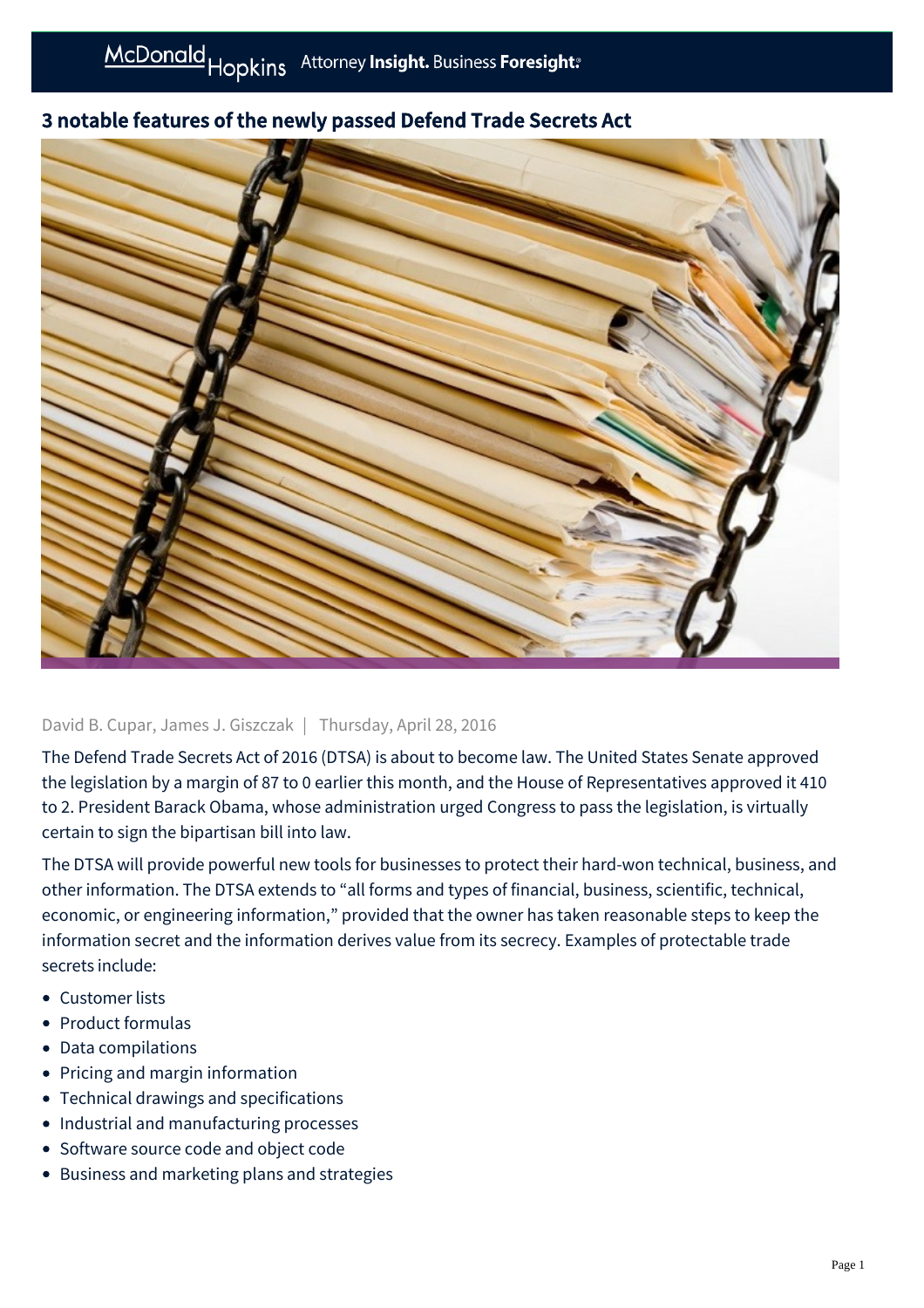- Market studies and customer surveys
- Test data and research results

In a time when a foreign or domestic hacker or a rogue employee with a flash drive can steal a company's trade secrets in seconds, a company must often act quickly and decisively to protect its assets. The DTSA builds significantly on existing legal options for preventing the disclosure, dissemination, and misuse of misappropriated trade secrets, and the devastating damage that can result. Three notable features of the DTSA are access to federal courts, seizure of property, and expanded injunctive relief and damages.

#### 1. Access to federal courts

Under the DTSA, businesses will be able to bring their claims in federal court. Until now, trade secrets unlike the other main forms of intellectual property, i.e., patents, copyrights, and trademarks—have primarily been the province of state law. Unless another basis for federal court jurisdiction could be found, litigants had to bring claims of trade secret misappropriation in state court. But state courts are not wellequipped to address theft across state and national borders—an increasingly common phenomenon. Some also believe that a federal statute will provide greater uniformity and that federal courts are better able to address the complex issues that arise in trade secret cases.

## 2. Seizure of property

The most hotly debated feature of the DTSA is its civil seizure provision. The DTSA will allow a party to make an "ex parte" application—that is, to seek court relief without prior notice to the defendant—to have law enforcement seize property to prevent propagation of the trade secrets at issue. For example, if a business discovers that an employee misappropriated a computer or storage device containing trade secret information, the DTSA will authorize a federal court to swiftly take the device into custody. Pending a hearing on whether to maintain the seizure order, the court shall prohibit the device from being connected to a network or the internet without the parties' consent. The civil seizure provision is a powerful and largely unprecedented tool for trade secret plaintiffs.

## 3. Injunction and damages

The DTSA will expand the relief available to trade secret owners under state law. In trade secret cases, plaintiffs frequently seek an injunction preventing disclosure or use of the information at issue. Under the Uniform Trade Secrets Act (UTSA), which has been enacted in some form in nearly all states, an injunction must terminate when the trade secret ceases to exist or after an additional reasonable period to eliminate commercial advantage resulting from the misappropriation. Interestingly, the DTSA does not address when an injunction must end, which may give courts more flexibility. The DTSA also authorizes damages for monetary loss or unjust enrichment, or a reasonable royalty. Finally, whereas the UTSA provides for double damages for willful and malicious misappropriation, the DTSA will allow courts to award triple damages.

For more information, please contact the attorneys listed below.



**[David B. Cupar](https://mcdonaldhopkins.com/Team/Attorney/d/David-Cupar)**